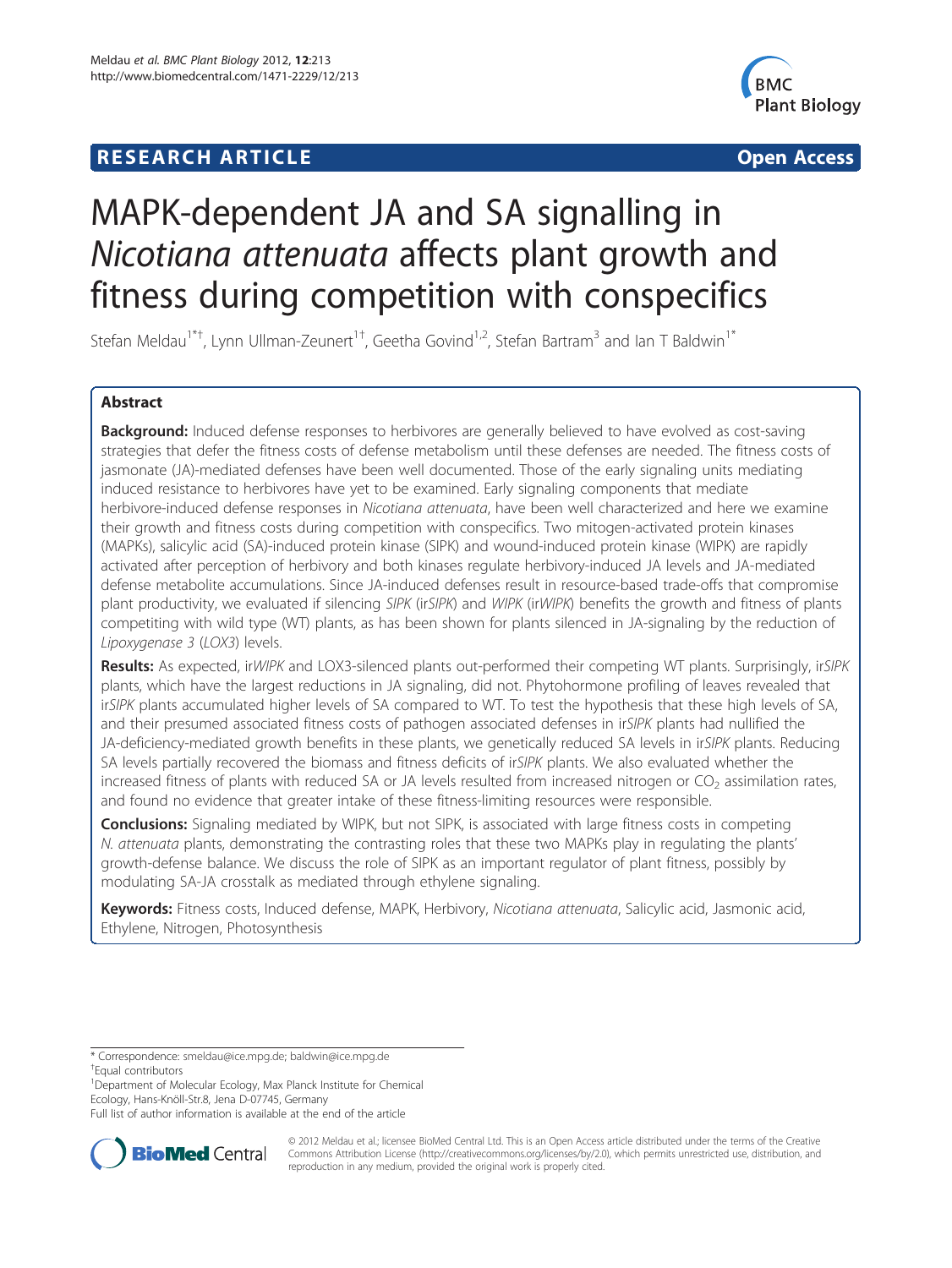#### Background

Plants have evolved effective defense strategies to ward off natural enemies, including pathogens and herbivores. Allocation of fitness-limiting resources to anti-pathogen and anti-herbivore resistance frequently imposes costs on plants, which are readily seen as reductions in plant growth and fitness. These fitness costs of defense production play a fundamental role in most plant defense theories (reviewed in [\[1](#page-13-0)]). Instead of producing costly defense metabolites permanently, plants often activate defense pathways only in response to signals that implicate the presence of attackers. Such plastic defense pathways, so called induced defenses, are generally believed to have evolved as a resource-saving strategy (reviewed in [[2\]](#page-13-0)).

Fitness costs of induced resistance pathways are frequently evaluated by manipulating defense hormone levels, such as jasmonic acid (JA) and salicylic acid (SA), two hormones which respectively regulate major antiherbivore and anti-pathogen defense responses (reviewed in [\[2](#page-13-0)-[4\]](#page-13-0)). SA mediates plant resistance to biotrophic, hemibiotrophic pathogens and some piercing/sucking herbivores [\[5](#page-13-0)]. Priming of SA-related defense responses increases disease resistance and plant fitness in the field [[6\]](#page-13-0). However, under pathogen-free conditions, maintaining the SA-pathway imposes a trade-off for plant growth and fitness when compared to plants with genetically reduced SA levels [[7\]](#page-13-0).

The jasmonate signaling cascade, including the wound hormone JA-isoleucine (JA-Ile), is widely considered to be a master regulator of plant resistance to arthropod herbivores as well as various pathogens (reviewed in [\[8](#page-13-0)]). Fitness costs imposed by the activation of JA-mediated defense pathways have been measured by treating plants with JA or by using plants altered in JA production or perception. Application of JA and SA reduces seed production and mutants with reduced sensitivity to these hormones tend to have higher fitness correlates in Arabidopsis thaliana grown under controlled conditions in a glasshouse experiment [[9\]](#page-13-0). When native populations of Coyote tobacco (Nicotiana attenuata) plants were treated with JA, the JA-mediated resistance traits proved to be costly for seed production in the absence of herbivore attack, but benefited plant fitness when plants were attacked by herbivores [[10\]](#page-13-0).

Upon herbivore or pathogen attack, endogenous SA and JA levels are strongly regulated by upstream signaling units that mediate defense responses to various attackers. To understand if the ability to be inducible per se can result in fitness costs, we need to analyze the trade-offs in biomass and fitness correlates associated with the signaling units upstream of these phytohormone pathways. Following this approach, in A. thaliana, a single  $R$  gene ( $RPM1$ ), which is involved in bacterial

pathogen recognition, was demonstrated to result in large fitness costs to plants grown in the field [[11](#page-13-0)]. Similarly, it was shown that natural variation at a single genomic locus, involved in regulating SA and JA levels, can explain growth and resistance phenotypes of a large number of A. thaliana accessions [[12\]](#page-13-0). Therefore, analyzing costs of such upstream regulators can help explain growth and defense polymorphism in natural populations. While these studies describe costs of  $R$  genes involved in resistance to pathogens, the costs of perception and signaling units mediating resistance to herbivores upstream of hormonal sectors remain unexplored.

In *N. attenuata*, one of its main natural defoliators, the lepidopteran larvae Manduca sexta, is perceived through fatty acid-amino acid conjugates (FACs) present in the insect's oral secretions (reviewed in [\[13](#page-13-0)]). It was reported recently that FAC perception results in growth reductions in  $N$ . attenuata [\[14\]](#page-13-0), but the underlying mechanisms remain elusive. One of the earliest molecular events in FAC perception is the activation of mitogen-activated protein kinases (MAPK, [\[15](#page-13-0)]). MAPK activity is important for the induction of plant defense responses upon herbivore attack, including the regulation of various hormonal pathways (Figure [1\)](#page-2-0). In N. attenuata, salicylic acid-induced protein kinase (SIPK) and wound-induced protein kinase (WIPK), as well as their homologues in tomato (Lycopersicum esculentum), cultivated tobacco (N. tabacum) and A. thaliana mediate the activation of defense-related hormonal responses in herbivory-induced tissues [\[15](#page-13-0)-[18\]](#page-13-0). Both, SIPK and WIPK, regulate wound and herbivory-induced JA and JA-Ile levels, whereas only SIPK regulates herbivory-induced ethylene (ET) levels in N. attenuata [\[15](#page-13-0)]. LecRK1, which is an important negative regulator of herbivory-induced SA levels is also regulated by SIPK and WIPK ([\[19](#page-13-0)]; Figure [1\)](#page-2-0).

N. attenuata is an annual plant that grows in the immediate post-fire environment in the Great Basin Desert (Utah, USA) where it occurs in monoculture-like populations, surrounded by conspecific competitors. Because this environment is characterized by highly reduced nitrogen availability, synchronized seed germination and intense intra-specific competition, it represents the primordial agricultural niche. In such transiently resourcerich environments, plants are strongly selected for competitive abilities which depend on maximizing the acquisition and the efficient use of acquired resources. In other words, plants are selected to maximize, and not to optimize, resource acquisition. In this manuscript, we analyzed the costs of maintaining and activating herbivoryinduced signaling pathways when plants are grown under the intense resource competition conditions that the plants commonly germinate into in nature, using SIPK and WIPK-silenced N. attenuata plants.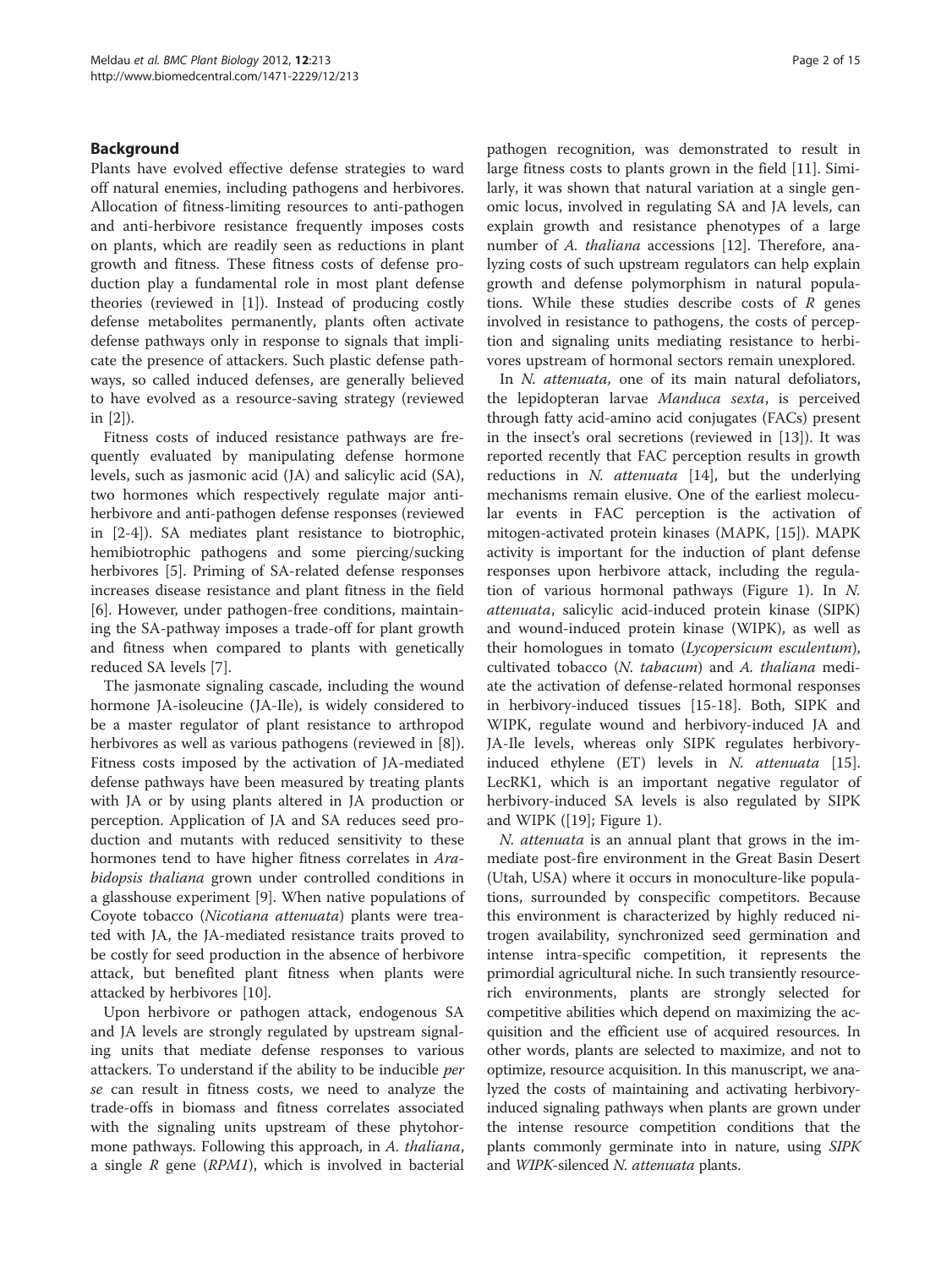<span id="page-2-0"></span>

We grew plants transformed with inverted repeat (ir) constructs for SIPK (irSIPK) and WIPK (irWIPK) in competition with wild type (WT) plants and analyzed plant growth and fitness parameters, with and without simulated herbivory. Quantifying true plant fitness requires the measurements of reproductive success over multiple generations and is therefore difficult to assess. Here we measured flower and seed capsules numbers of plants competing with each other as parameters to assess the fitness consequences of defense signaling pathways. Our data reveal that although both MAPKsilenced lines accumulated less JA after herbivory, only irWIPK plants benefited from the reduced defensive state with higher biomass and fitness. IrSIPK plants accumulated higher levels of SA and when these plants were crossed with oeNahG plants that overexpress bacterial salicylate hydroxylase (NahG), to lower free SA levels, we could partially recover growth and fitness parameters caused by SIPK silencing. Although both kinases are frequently reported to regulate common

defense pathways, our data demonstrate that SIPK and WIPK regulate different signaling systems that regulate N. attenuata's physiological reconfiguration after herbivore attack and its resulting fitness parameters.

## Results

## Silencing two herbivory-responsive MAPKs differentially affects plant growth under field and glasshouse conditions

Two mitogen-activated protein kinases, SIPK and WIPK, in N. attenuata have been shown to regulate herbivoryinduced defense responses [\[20\]](#page-13-0). As defenses are costly and thought to incur trade-offs for plant growth and reproduction [[1](#page-13-0)], we evaluated if silencing SIPK and WIPK benefited plant growth and fitness. Growth was first analysed in transgenic irSIPK and irWIPK plants in a paired design with WT in their natural habitat in the Great Desert Basin in Utah, USA. Although both transgenic plants have similar reductions in their direct and indirect defenses in comparison to WT plants [[20](#page-13-0)], surprisingly, irSIPK plants were significantly smaller than WT (Figure [2A](#page-3-0), Welch two sample *t*-test,  $p = 0.049$ ), whereas irWIPK plants grew similarly to competing WT plants (Welch two sample *t*-test, p-value = 0.17; Figure [2](#page-3-0)A). A table with all additional statistical values is provided in the supplemental material (Additional file [1](#page-12-0): Table S1).

A similar experiment was carried out in the glasshouse under controlled conditions. Defense-related trade-offs in N. attenuata were only found when plants were growing in competition with conspecifics [[2\]](#page-13-0). Thus, we used a paired design of size-matched plants competing for the same resources in individual pots to analyze plant growth and fitness. As MAPK activity and JA-levels are highly induced during herbivore attack [[15\]](#page-13-0), we assumed that differences in growth and fitness would be more pronounced when the competing plants were elicited by a simulated herbivory treatment (wouding and application of *M. sexta* oral secretions,  $W + OS$ , see [Methods](#page-10-0)). In addition to irSIPK and irWIPK, we used JA deficient plants (asLOX3) [[20,21\]](#page-13-0) with lower levels of antiherbivory defense metabolites as "positive controls" as these plants should perform better in comparison to competing WT plants. The results of the glasshouse experiments were comparable with the results from the field. Independent of treatment, irSIPK plants were smaller than WT and produced fewer capsules (Figure [2B](#page-3-0)), whereas irWIPK plants and asLOX3 plants produced significantly more dry mass and greater capsule numbers after treatments (Figure [2](#page-3-0)B). Although MAPK activity and JA levels are highly induced by  $W + OS$  treatments, the growth benefits in *WIPK* and LOX3-silenced plants were also observed in the absence of  $W + OS$  treatments, which suggests that plants are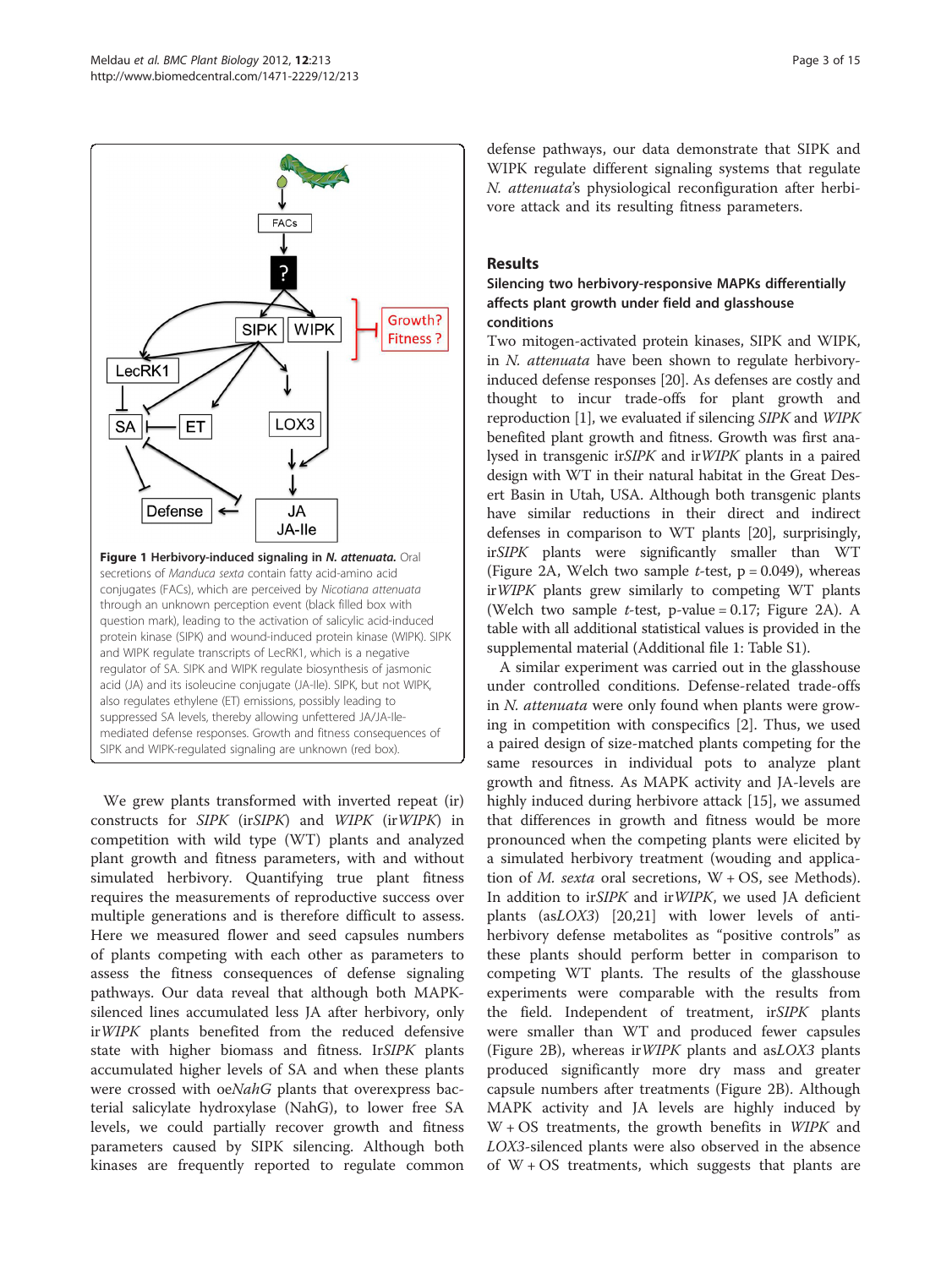continuously challened by various environmental stresses that activate JA signaling (Figure 2B).

In *N. attenuata*, simulated herbivory can already inhibit growth of seedlings [\[14\]](#page-13-0). To assess growth effects of SIPK and WIPK-silenced plants at the seedling stage, we performed an in vitro seedling competition assay (Additional file [2](#page-12-0): Figure S1). Under untreated conditions, we

did not find growth difference of seedlings (data not shown), whereas wound-induced WIPK (ANCOVA,  $F_{5,344} = 20.79$ , p = 0.049) and *LOX3* (ANCOVA,  $F_{5,344} =$ 20.79,  $p = 3.72e^{-07}$ ) grew faster than WT, while SIPKsilenced seedlings grew similarly (ANCOVA,  $F_{5,344} =$ 20.79  $p = 0.95$ ; Figure 2C). The biomass accumulation of WIPK- and SIPK-silenced seedlings reflected the trend

<span id="page-3-0"></span>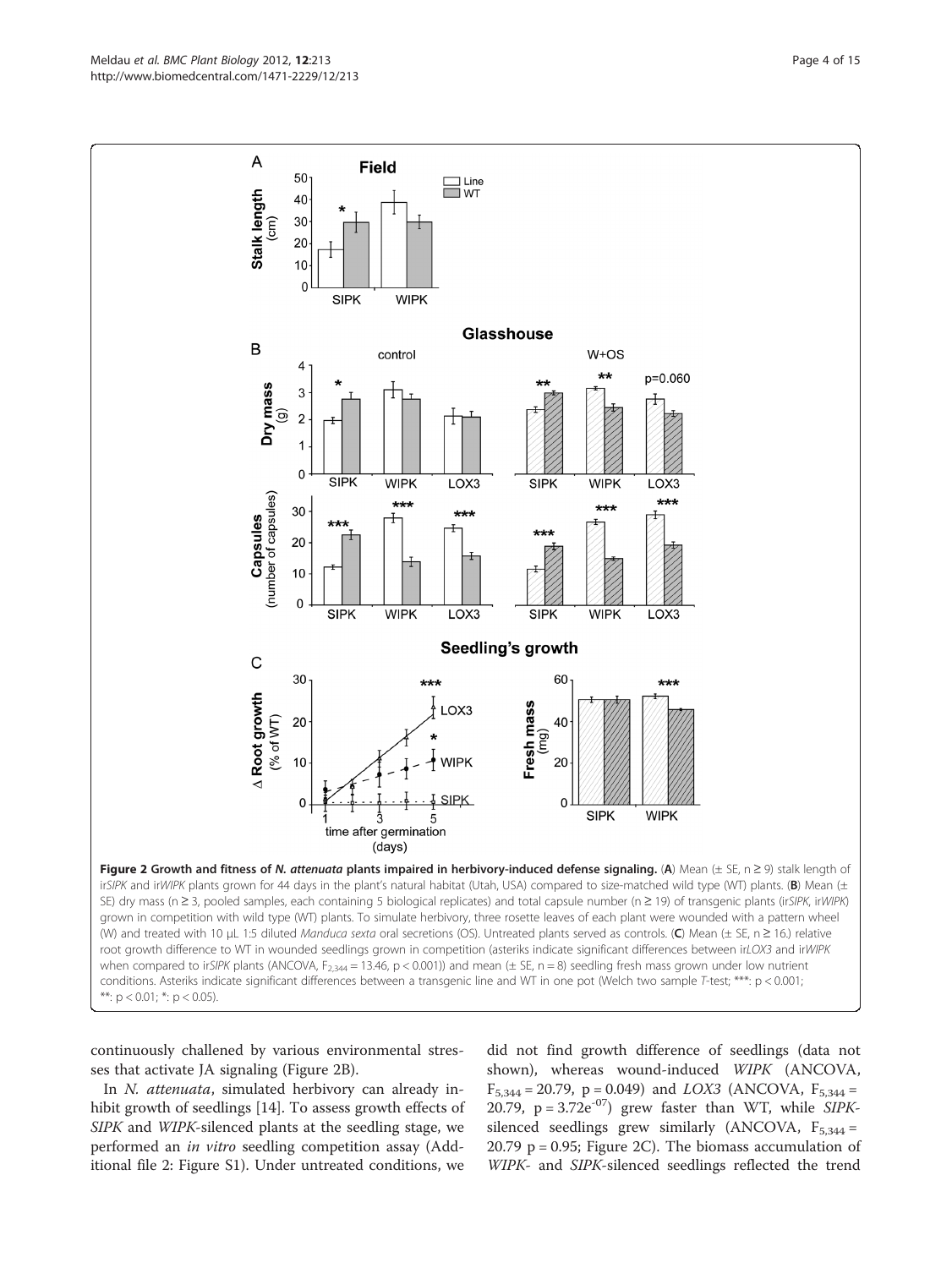found in the seedling root growth assay (Welch two sample  $t$ -test,  $p = 3.3e-04$ ; Figure [2C](#page-3-0)). In summary, our data from three different growth assays demonstrated that silencing WIPK benefits plant growth and fitness, but that irSIPK plants did not benefit from their JA deficiency.

#### IrSIPK plants accumulate more SA in leaf tissues

SA is known to negatively influence plant growth and development [\[22\]](#page-13-0). A previous study demonstrated that leaves of irSIPK plants grown in individual pots have higher basal SA-levels than do WT plants (see Supplemental Figure 4 in [\[23](#page-13-0)],). To test, if SIPK, WIPK or LOX3-silenced plants also have altered SA-levels when grown in experimental designs that included an intraspecific competitor, SA-levels were measured in untreated leaf tissues and 1 h after W + OS treatments. We found significantly higher SA-levels for irSIPK plants independent of treatment (Welch two sample  $t$ -test, control:  $p = 0.002$ ;  $W + OS$ :  $p = 0.048$ ) (Figure [3](#page-5-0)A). Of the other transgenic lines tested, only irWIPK plants accumulated slightly less SA after  $W + OS$  treatments when compared to competing WT plants (Welch two sample *t*-test,  $p = 0.037$ ). However, JA-levels of irSIPK, irWIPK and irLOX3 lines were greatly reduced after W + OS treatments compared to the corresponding WT (Figure [3B](#page-5-0)). We thus hypothesized that higher SA-levels may influence the growth and fitness phenotype of these JA-deficient plants. To test this hypothesis, irSIPK plants were crossed with an overexpression (oe) salicylic acid hydroxylase (NahG) line (oeNahG; [[24\]](#page-13-0)). The crossed line,  $S x N$ , had SA-levels similar to WT (Figure [3A](#page-5-0)) and lower JA-levels when compared to the corresponding WT plants (Welch two sample T-test, p = 0.004; Figure [3B](#page-5-0)). Notably, JA levels were also reduced in oeNahG, when compared to the corresponding WT plants (Figure [3](#page-5-0)B). A previous report showed that oeNahG plants grown in single pots did not show any difference in JA levels 1 h after  $W + OS$  treatments [[19\]](#page-13-0) and we hypothesize that different growth conditions in our competition setup might have caused the altered accumulation of JA in the oeNahG line.

## Reducing SA levels in irSIPK plants partially restores the JA deficiency-mediated growth promotion found in JA-deficient plants

To investigate the influence of SA on irSIPK's growth and reproduction, additional competition experiments including SxN and oeNahG plants were carried out. To combine the results of several experiments in a single graph, we calculated the relative differences between the two competing plants in one pot and expressed them relative to the WT plants used in the individual experi-ments (Figure [4A](#page-7-0)). Crossing irSIPK with oeNahG resulted in a phenotype similar to plants deficient in JA

and JA-mediated defenses (irWIPK and irLOX3). SxN plants had greater biomass (ANOVA,  $F_{2,97} = 11.12$ ,  $p = 4.5e^{-0.5}$  $p = 4.5e^{-0.5}$  $p = 4.5e^{-0.5}$ ; Figure 4B), a higher capsule count (ANOVA; Line:  $F_{1,58} = 21.18$ ,  $p = 2.32e^{-0.5}$ ; Treatment:  $F_{1,58} = 8.08$ ,  $p = 0.006$ ; Figure [4C](#page-7-0)) and higher number of flowers (ANOVA; Line:  $F_{1,58} = 45.90$ ,  $p = 7e^{-0.9}$ ; Figure [4D](#page-7-0)) than their corresponding WT, whereas irSIPK plants did not, indicating that higher SA levels are fitness-limiting factors in irSIPK plants. Since SxN accumulates less JA than oeNahG plants, we speculated that the cross would realize greater fitness benefits than the oeNahG plants. However, independent of treatment, SxN had a similar increase in growth and fitness when compared to their corresponding WT, as did oeNahG plants (Figure [4](#page-7-0)), indicating that silencing SIPK impairs growth and fitness in N. attenuata also via SA-independent pathways and that SIPK-silencing does not effect the oeNahG-mediated growth and fitness promotion.

In comparison to the data presented in Figure [2B](#page-3-0), where ir WIPK plants accumulated significantly more biomass when plants were treated with  $W + OS$ , the experiments presented in Figure [4](#page-7-0) revealed a constitutively higher biomass in irWIPK plants, when compared to WT plants. In addition, the reduced biomass and seed capsule number is also less pronounced for irSIPK plants, when data from both experiments are compared. These effects could be due to slightly different soil conditions between the two experimental set-ups (see [Methods\)](#page-10-0).

## Differences in photosynthetic rates do not explain growth and fitness differences of irSIPK, irWIPK and irLOX3 plants

Silencing of ribulose-1,5-bisphosphate carboxylase/oxygenase (RuBisCO) in N. attenuata leads to a decrease in photosynthetic rate and reduced plant growth and lower amounts of defense metabolites after treatment with simulated herbivory [\[25](#page-13-0)]. Photosynthetic rates are also influenced by herbivory [[26](#page-13-0)], biotic stress [[27](#page-13-0)] and plant hormone levels. In particular exogenous SA application was shown to reduce photosynthetic activity by altering chloroplast structure [[28\]](#page-13-0), RuBisCO activity [[29](#page-13-0)] and transcript levels of photosynthetic genes [[30\]](#page-13-0). Thus, we hypothesized, that irSIPK plants would show reduced growth and fitness compared to irWIPK, irLOX3 and WT plants as a result of lower photosynthetic rates mediated presumably by its higher SA levels. However, irSIPK plants had a similar or even higher photosynthetic rates than WT and the other transgenic plants (ANOVA,  $F_{2,56} = 15.7$ ,  $p = 3.9e^{-06}$ ) (Figure [5\)](#page-7-0). Consistent with these results, reduced SA levels in  $S x N$  plants also did not result in increased photosynthetic rates compared to irSIPK plants. These data indicate that 1) photosynthetic rates under these growth conditions are independent of SA levels and 2) lower amounts of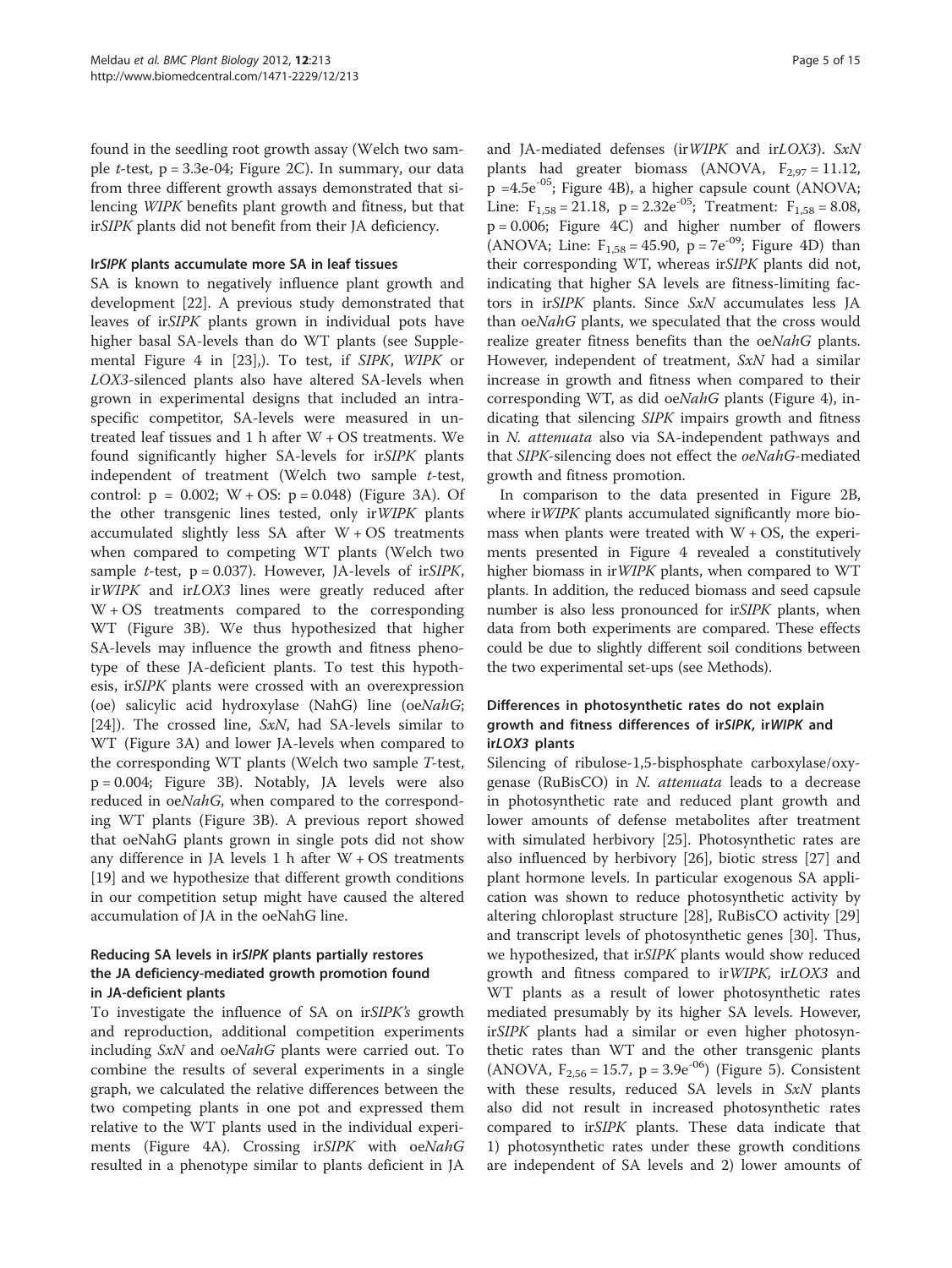<span id="page-5-0"></span>Meldau et al. BMC Plant Biology 2012, 12:213 Page 6 of 15 http://www.biomedcentral.com/1471-2229/12/213



with a pattern wheel (W) and treated with 20 μL 1:5 diluted Manduca sexta oral secretion (OS) and harvested 1 h after elicitation. Asteriks indicate significant differences between transgenic line and WT in one pot. (Welch two sample T-test; \*\*\*: p < 0.001; \*\*: p < 0.01; \*: p < 0.05).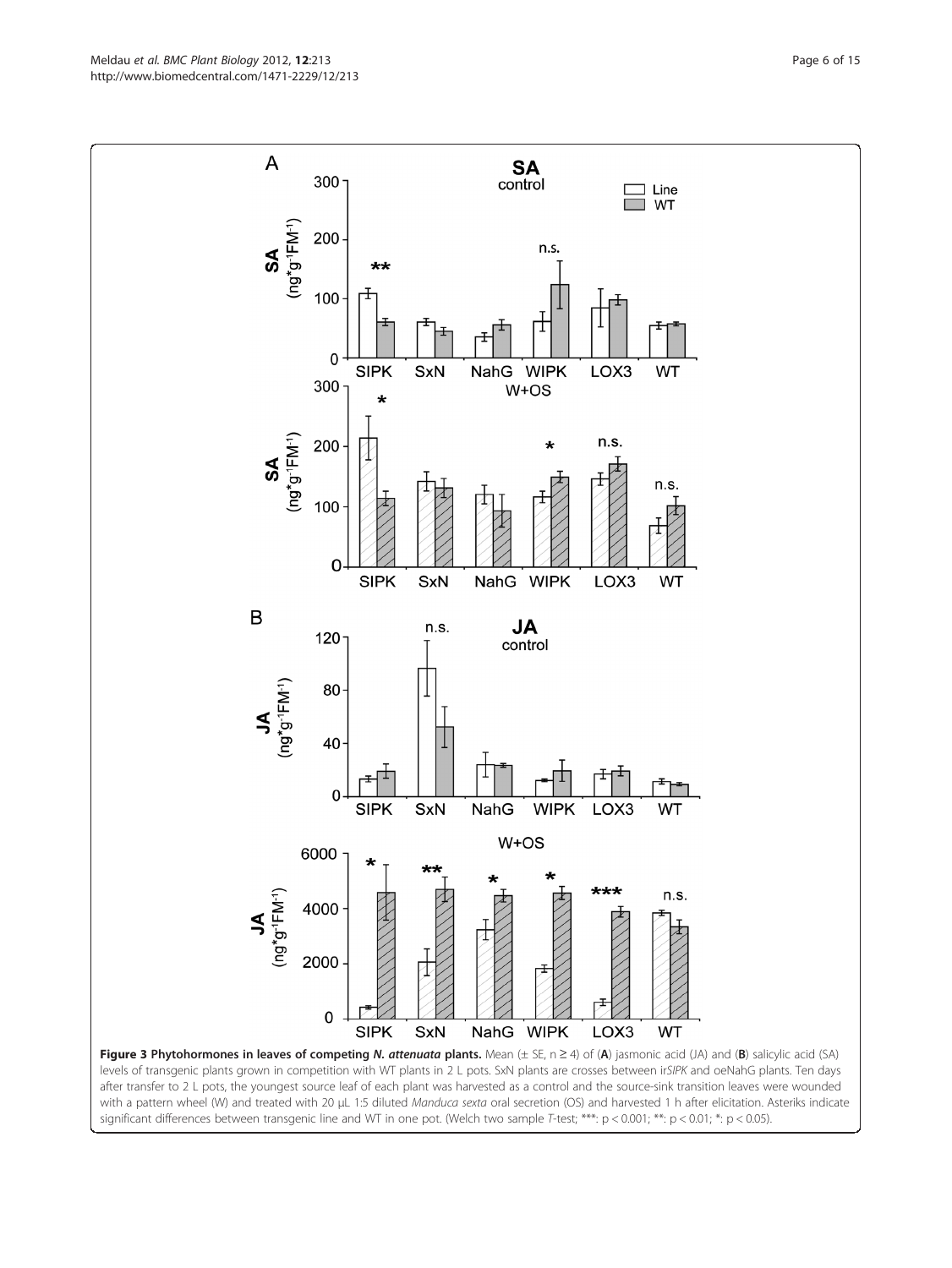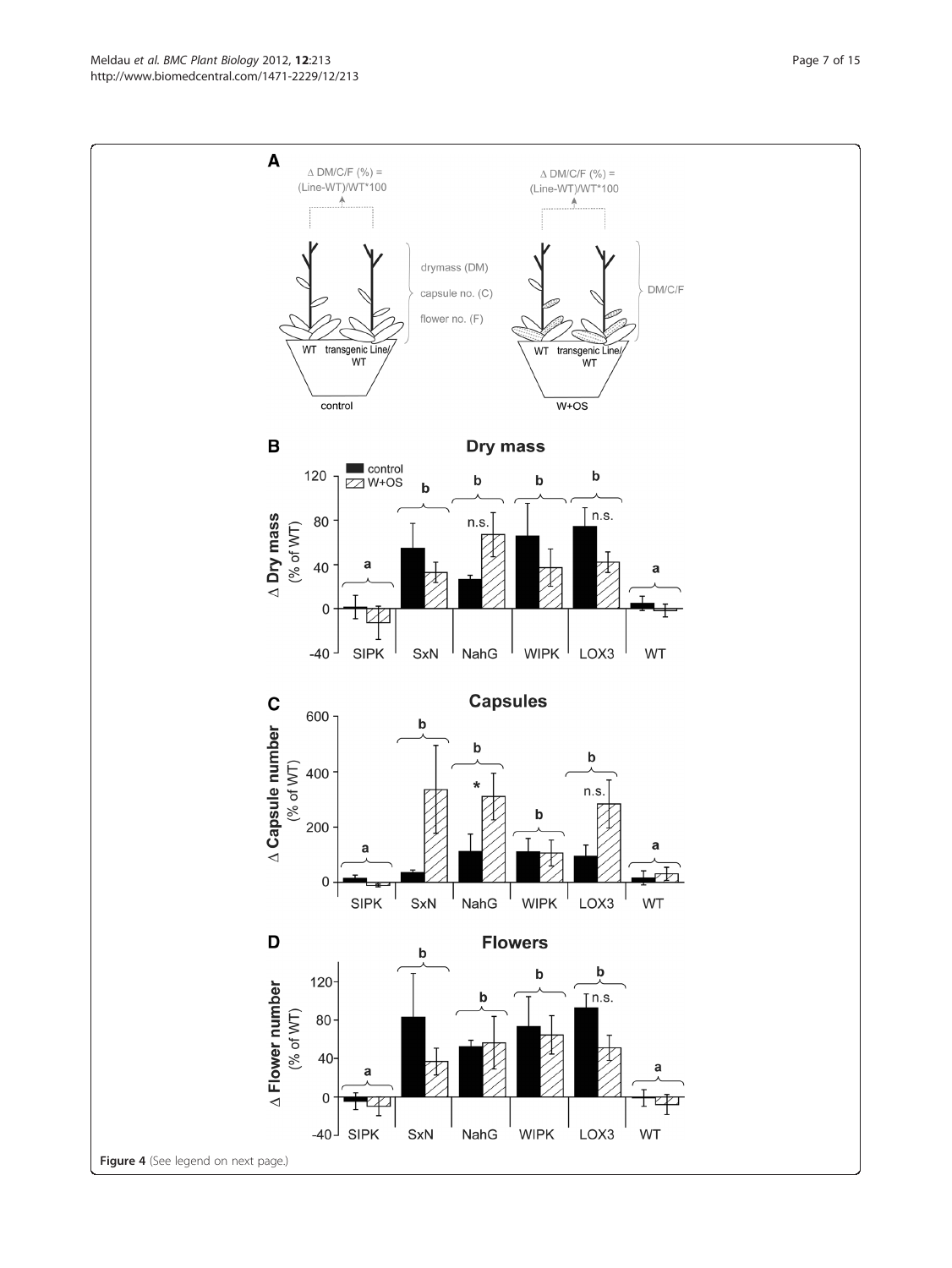#### <span id="page-7-0"></span>(See figure on previous page.)

Figure 4 Reducing SA levels in SIPK-silenced plants restores growth. (A) Scheme of the exerimental approach. The transgenic lines (respectively WT plants) were grown with size matched WT plants in competition in one pot. One half of the plants was wounded with a pattern wheel and treated with Manduca sexta's oral secretion (W + OS), the other half was kept as untreated controls. During the experiment, drymass ("DM"), capsule ("C") and flower ("F") number were determined. For comparison between treatments, the difference between the two plants (Line-WT) in one pot was calculated for each treatment and expressed in % of the individual WT of that specific pot (see formula in graphic). Differences in (B) dry mass, (C) capsule number and (D) flower number of transgenic lines (irSJPK, irWIPK, irLOX3, oeNahG, SxN) compared to competing wild type (WT) plants. Ten days after transfer to 2 L pots, rosette leaves of transgenic and WT plants were wounded with a pattern wheel (W) and treated with 10 μL 1:5 diluted Manduca sexta oral secretion (OS). Treatment was repeated for two consecutive days. At the stalk elongation stage, W + OS treatment was repeated with expanded S1 leaves. Non-elicited plants were used as controls. The minimum adequate model is represented through small letters (a, b; ANOVA, dry mass: Line: F<sub>2.97</sub> = 11.12, p < 0.001, capsule number: Line: F<sub>1.58</sub> = 21.18, p < 0.001, Treatment:  $F_{1,58} = 8.08$ , p < 0.01; flower number: Line  $F_{1,58} = 45.90$ , p < 0.001). Asterics indicate significant differences between control and W + OS treatment (Welch two sample *t*-test,  $*$ :  $P$  < 0.05, n.s. = no significant difference).

photosynthetic products cannot explain why irSIPK plants did not benefit from reduced JA-mediated defenses.

JA has been shown to down-regulate photosynthesisrelated gene expression [[21](#page-13-0)]. Therefore, higher photosynthetic activity might support the growth and fitness of WIPK and LOX3 silenced plants. But irWIPK and irLOX3 plants – though they had similar reductions in JA levels compared to WT (Figure [3B](#page-5-0)) - showed the opposite patterns of photosynthetic rates (Figure 5), and even had a lower photosynthetic activity compared to WT. Therefore, we conclude that the growth promotion of irWIPK and irLOX3 plants is not mediated by improved  $CO<sub>2</sub>$  assimilation.

## Leaf JA and SA-levels do not influence competitive ability for nitrogen acquisition

In addition to photosynthetic rates, the availability of nitrogen influences growth and defense of plants. Under low nitrogen regimes, N. attenuata plants grew slower and had lower levels of nitrogen-intensive defense compounds than plants grown under high nitrogen levels [[31](#page-13-0)]. Furthermore, when grown in competition, plants impaired in the production of trypsin proteinase inhibitors (TPIs), a JA-induced nitrogen-intensive defense, produced more seed capsules and were taller than their neighbouring WT plants [\[32](#page-13-0)]. Based on these results, irSIPK, irWIPK and irLOX3 plants were expected to forgo the costs nitrogen investments in nitrogen-intensive defense metabolites [[20](#page-13-0),[33](#page-13-0)]. Several lines of evidence suggest that JA [[34](#page-13-0)] and SA [\[35,36](#page-13-0)] can influence the plant's nitrogen assimilation and metabolism. Based on these findings, we evaluated if the differences in growth of the three transgenic lines compared to WT were due to altered competitive availabilities for nitrogen acquisition. We grew the three transgenic lines and WT in competition pairs and pulselabeled the pots with nitrogen in form of  $K^{15}NO_3$ . Although irWIPK and irLOX3 plants showed higher total nitrogen content than WT plants before wounding (ANOVA,  $F_{2,102} = 29.25$ , p = 9.1e<sup>-11</sup>; Figure [6](#page-9-0)A), after this treatment they showed a similar nitrogen content as WT. In addition, all transgenic lines incorporated similar amounts of  $15 N$  compared to their corresponding WT plants (ANOVA,  $F_{5,94} = 0.98$ , p = 0.44; Figure [6B](#page-9-0)) and only SxN showed a treatment effect (Welch two sample  $t$ -test,  $p = 0.009$ ). Moreover, seeds of all transgenic lines had similar total N and  $^{15}$  N contents

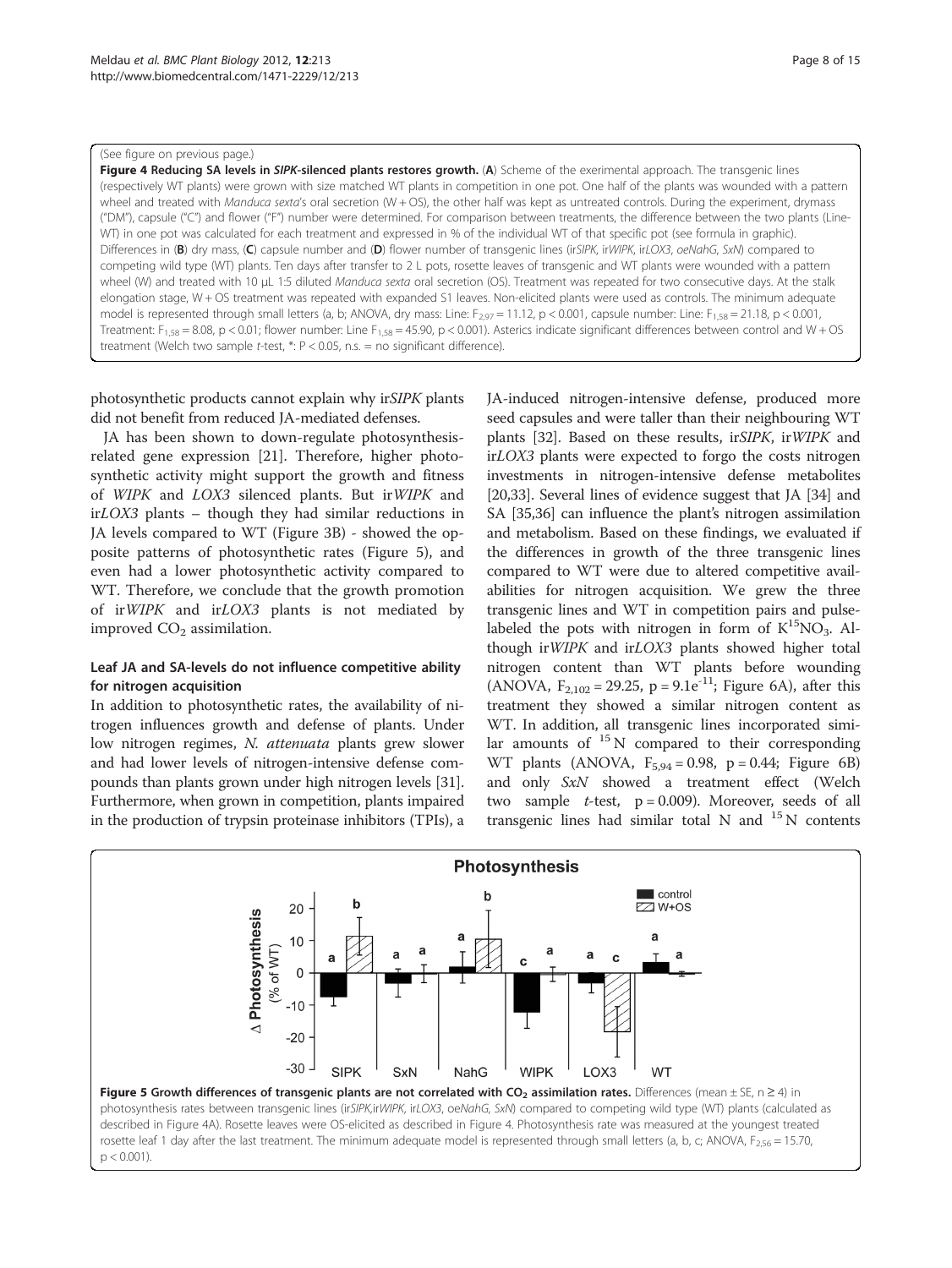(Additional file [3](#page-12-0): Figure S2). Therefore, we conclude that JA and SA levels in leaves do not correlate with nitrogen uptake and content under these growth conditions. However, we cannot exclude that the growth and fitness phenotype of irWIPK, irLOX3 and irSIPK was influenced by an altered nitrogen allocation towards growth and reproduction, once the nitrogen was incorporated by the plant.

## **Discussion**

Activation of MAPKs is one of the earliest molecular events in response to herbivore perception [[15\]](#page-13-0). In this study, a reversed genetics approach was used to analyse if maintaining two herbivory-induced MAPKs, namely NaSIPK and NaWIPK, confer fitness costs to a native tobacco species. Our data show that, although silencing these two MAPKs abolished herbivory-induced JA production, which is known to impose fitness costs on plants, only WIPK-silenced plants benefited from these reductions in terms of increased growth and fitness. These results suggest that in addition to JA signaling and JA-associated defenses, SIPK and WIPK regulate different suits of physiological responses after the perception of herbivory, responses that have profound effects on a plant's ability to maximize their fitness. One of these responses is SA signaling.

#### SIPK and WIPK silencing differentially effects SA levels

SIPK and WIPK have frequently been shown to regulate similar responses to biotic and abiotic stresses [[37\]](#page-14-0). Both MAPKs redundantly regulate defense responses and wound and herbivory-induced JA/JA-Ile levels in tomato and *N. attenuata* ([[15,16](#page-13-0)]; [\[20](#page-13-0)]). In *N. attenuata*, both kinases regulate transcript levels of genes important for defense against herbivores [\[15\]](#page-13-0) including LecRK1, which is crucial for herbivory-induced downregulation of SA [[19\]](#page-13-0). Interestingly, only SIPK-, but not WIPK-, silencing led to elevated SA levels; WIPK even accumulated slightly less SA in leaves after simulated herbivory, suggesting that regulation of LecRK1 transcripts is not responsible for the differential accumulations of SA levels (Figure [3](#page-5-0)B). Silencing SIPK, but not WIPK, impaires herbivory-induced ET levels in N. attenuata. Similarily, only plants deficient in MPK6, the homologue of SIPK in A. thaliana, but not MPK3 (WIPK homologue)-deficient plants show reduced herbivory-induced ET levels [[15,17\]](#page-13-0). Diezel and colleagues demonstrated that N. attenuata plants impaired in ET biosynthesis or perception accumulated higher levels of herbivory-induced SA; similarily, SA-mediated signaling is suppressed by ET in A. thaliana [\[38,39](#page-14-0)]. Collectively, these results suggest that the increased SA levels in SIPK silenced plants are a result of impaired ET signaling. Future experiments designed to recover ET emissions in SIPK silenced plants will help to understand the role of ET in mediating the SA phenotype in irSIPK plants.

## Can increased SA mask JA-mediated trade-offs in irSIPK plants?

JA- and methyl-JA-induced responses were reported to negatively affect growth and fitness in several plant species [[10](#page-13-0),[40](#page-14-0),[41](#page-14-0)] and plant productivity was enhanced when JA levels or JA/JA-Ile sensitivity were genetically reduced ([\[9](#page-13-0)], [\[42\]](#page-14-0)). Reducing JA levels also increased plant growth and fitness in WIPK- and LOX3-silenced N. attenuata plants (Figures [2](#page-3-0) and [4](#page-7-0)). In contrast, irSIPK plants which showed the highest reductions in herbivory-induced JA levels (Figure [3](#page-5-0)), did not benefit in terms of growth and fitness. Inhibition of JA-induced defense responses by negative crosstalk through higher SA levels has been intensively studied (reviewed in [\[43](#page-14-0)]). In N. attenuata, elevated SA levels were found to strongly suppress defense responses to herbivores [[19,](#page-13-0)[38\]](#page-14-0). Although oeNahG plants did not show differences in basal SA levels, which is consistant with data presented in [[19\]](#page-13-0), the oeNahG plants still produced more biomass and fitness when compared to competing WT plants. It is possible that SA levels in other tissues than leaves might be reduced in oeNahG plants. Future experiments designed to analyze the SA levels in other tissues, such as roots, might shed light on this phenomenon. By crossing irSIPK with oeNahG plants, we tested if higher SA levels could mask the JA deficiency-mediated growth benefits in SIPK silenced plants. Although SxN plants showed similar SA levels when compared to oeNahG, the cross accumulated significantly less JA (Figure [3\)](#page-5-0). However, the elevated biomass and fitness of oeNahG plants was not further increased by JA-deficiency in SxN, demonstrating that SA-independent pathways might also be involved in suppressing growth benefits in JA-deficient irSIPK plants. Although we did not observe developmental abnormalities in response to SIPK-silencing, these plants might also have other pleiotropic effects, which may influence plant growth and fitness. For example, it was shown that silencing the NaSIPK-homolog MPK6 in Arabidopsis effects stomata patterning [\[44](#page-14-0)-[46](#page-14-0)]. In *N. attenuata*, stomata size and density of irSIPK plants are similar to that of WT plants (data not shown). Future studies designed to identify specific phosphorylation targets regulated by SIPK will help to elucidate its important role in plant growth and fitness regulation.

## Mechanisms of JA- and SA-mediated plant growth suppression

Contrasting effects of SA on photosynthesis have been described [\[7,29](#page-13-0)[,47](#page-14-0)-[49\]](#page-14-0), whereas JA is thought to affect photosynthesis-related gene expression negatively [\[21](#page-13-0)].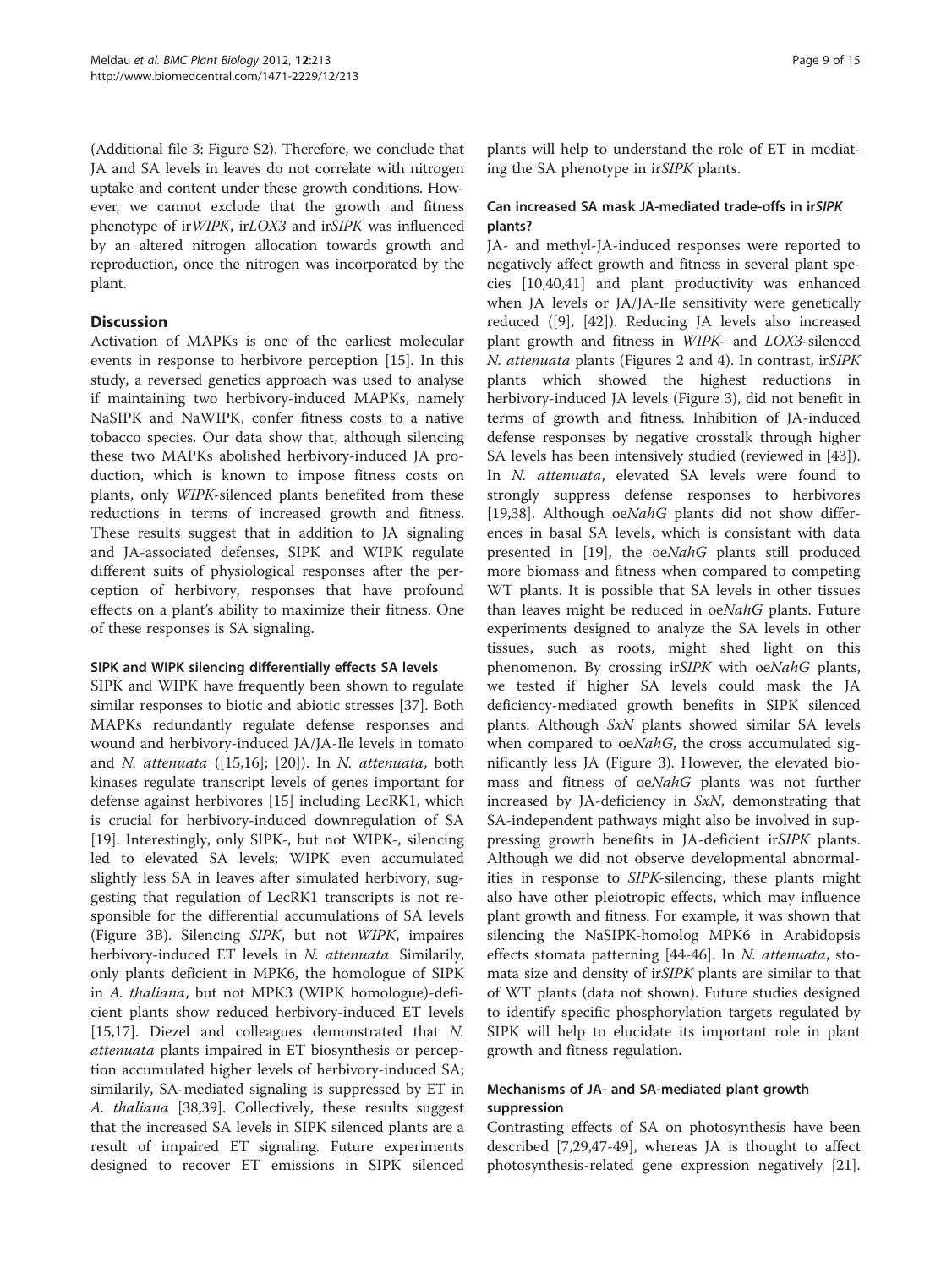<span id="page-9-0"></span>

We did not find a clear correlation between SA or JA levels and photosynthetic rates using our set-up (Figure [5\)](#page-7-0). Since our measurements are just spatiotemporal snapshots, we cannot rule out that photosynthesis and SA or JA levels are correlated at other growth stages or in different tissues.

Another important trait for plant growth under resource-limited conditions is the ability to assimilate nitrogen, a trait that was shown to be altered by JAtreatments in competing N. sylvestris plants [\[50](#page-14-0)]. However, similar to our photosynthesis measurements, we did not find clear patterns of nitrogen uptake that would explain the growth phenotypes of all JA and SA deficient lines (Figure 6, Additional file [3](#page-12-0): Figure S2). Our data do not exclude changes in nitrogen metabolism as a growth promoting factor. All transgenic lines with reduced JA-signaling showed lower levels of nitrogen-intensive defense metabolites than did WT [[20,21\]](#page-13-0) which may allocate nitrogen resources towards growth and reproduction. Baldwin [\[51](#page-14-0)] discussed fitness optimization as a process of resource allocation

and demonstrated that the biosynthesis of nicotine, a JA-induced nitrogen-intensive defense metabolite, can slow growth [\[52](#page-14-0)]. JA-induced partitioning of newly fixed carbon and nitrogen into additional secondary metabolite pathways was recently described in N. tabacum [[53,54\]](#page-14-0) which may lead to an additional reallocation of resources. Further experiments with detailed analysis of different nitrogen pools are required to fully understand the role of nitrogen partitioning in mediating growth and fitness of plants with and without JA and SA perturbations.

In addition to the regulation of metabolite fluxes, SA and JA can also affect developmental processes through the regulation of hormonal pathways. SA can regulate growth through modulation of cell expansion, probably via auxin, [[55,56\]](#page-14-0) and might regulate the cell cycle through its crosstalk with cytokinin and brassinosteroid pathways [\[57,58](#page-14-0)]. JA was also shown to effect plant growth through the regulation of the cell cycle and cell number in *Arabidopsis* (Zhang et al., [[59\]](#page-14-0)). Thus, the alteration of other hormonal pathways might also influence the growth patterns reported here for N. attenuata plants with altered MAPK, JA and SA levels .

#### Costs of inducibility

We hypothesized that growth and fitness trade-offs imposed by MAPK signaling will only occur when plants were elicited by simulated herbivory since this treatment highly activates SIPK and WIPK. With the exception of SIPK-silenced plants, all other transgenic lines, including LOX3-silenced and oeNahG plants, produced more dry mass and capsules even without simulated herbivory (Figures [2](#page-3-0) and [3](#page-5-0)). These data demonstrate that basal levels of WIPK activity, JA or SA impairs growth and fitness of competing N. attenuata plants. In their natural environment, the synchronized germination of N. attenuata plants in the first growing season following fires, which in turn results from the detection of smokederived germination cues, leads to high intraspecific competition (Baldwin et al. [\[60](#page-14-0)]) and our growth setup was designed to capture this natural environmental stress. However, competition with conspecifics may have induced WIPK activity, JA or SA levels in other tissues than leaves, such as their root systems. Therefore the reduced levels of defense traits in other tissues might have caused increased growth and fitness in the control, unelicted plants. Comparing defense traits in different tissues, such as roots, of N. *attenuata* plants grown in single pots with plants in competition will help to answer these questions.

Several studies have demonstrated that herbivore attack changes a plant's photosynthetic capacity [\[60-64](#page-14-0)], and that photosynthetic proteins are commonly downregulated [[65\]](#page-14-0). Our data suggest that the JA and SA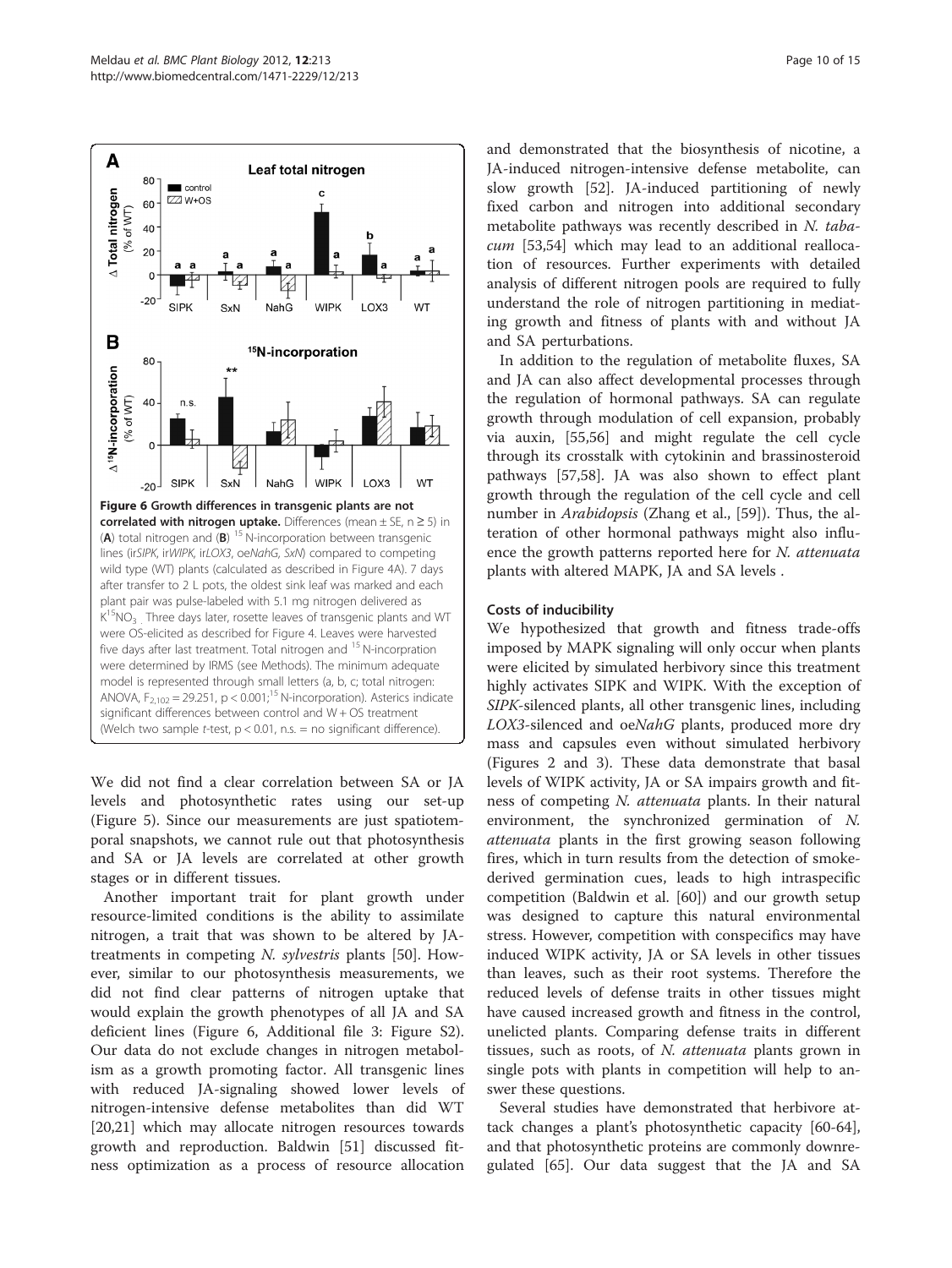<span id="page-10-0"></span>mediated costs for growth and fitness are independent of photosynthetic regulation, but we cannot exclude that WIPK activity directly influences photosynthetic activity, as our data have shown lower photosynthesis in unelicited irWIPK plants (Figure [6](#page-9-0)). Furthermore, irSIPK, irLOX3 and irWIPK plants showed a treatment effect on their photosynthetic activity (Figure [5](#page-7-0)). Therefore, LOX3, SIPK and WIPK activities likely play multiple roles in the regulation of herbivory-induced photosynthesis.

In contrast to their photosynthetic rates, control irWIPK plants as well as irLOX3 plants had significantly higher total nitrogen contents in their rosette leaves compared to their corresponding WT plants (Figure [6](#page-9-0)). These findings indicate, that costs of basal levels of WIPK and LOX3 activity may be amortized by increases in nitrogen resources.

The life history of N. attenuata plants may necessitate basic levels of SA, JA and WIPK activity, which come with the cost of reduced growth and capsule production. WIPK and JA-mediated defenses are elicited by attack from the multitude of herbivores that feed on this plant in nature and these defenses use fitness-limiting resources for their production. However, the importance of SA-mediated defense responses in N. attenuata are only poorly understood. Our study suggests that maintaining the SA sector must play an important role for fitness of N. attenuata not only by moderating JA induced responses, and that SIPK joins two other components shown to suppress SA responses during OS elicitation, response that allow for unfettered JA-mediated defense production: the ethylene burst [\[38](#page-14-0)] and LecRK1 [\[19](#page-13-0)]. Analyzing the performance of N. attenuata plants with different levels of SA under natural conditions are needed to identify the fitness enhancing factors that require the clearly costly SA pathway.

#### Conclusions

In this study, we analyzed the fitness consequences of maintaining signaling elements that mediate early herbivory-induced defense responses in native tobacco, Nicotiana attenuata. Our data demonstrate that silencing two herbivory-induced MAPKs, NaSIPK and NaWIPK, strongly diminished JA levels, but only NaWIPK-silenced plants benefited from these reduced defense responses with increased growth and fitness levels during our competition experiments. We demonstrate that irSIPK-plants do not realize the fitness benefits that are commonly enjoyed by JA-deficient plants, partially because NaSIPK-silencing leads to higher levels of SA. Photosynthesis and nitrogen acquisition rates cannot explain the growth differences in our setup, indicating that the observed growth phenotypes are rather mediated by resource allocations or signaling mediated growth reductions. Future experiments are needed to

identify the specific metabolic pathways by which SAand JA-signaling divert resources from growth and reproduction. For this analysis identifying the other regulatory targets of SIPK will be essential. Herbivoryinduced MAPK activity and JA signaling was shown to vary in natural accessions of N. attenuata [[66-68\]](#page-14-0) and the natural variation in the SA pathway is currently being analyzed. Determining the costs of the MAPK, JA and SA-mediated pathways for plant growth and fitness contributes to our understanding of the ecological mechanisms behind the genetic variation in these induced defense signaling systems.

#### **Methods**

#### Plant growth conditions Germination

Wild-type Nicotiana attenuata Torr. Ex. Watson seeds of the 30<sup>th</sup> (field and first glasshouse experiment, Figure [1](#page-2-0)) and  $31<sup>th</sup>$  (other experiments) inbred generations of an accession which originated from seeds that were collected at the Desert Inn Ranch in Utah 1988 [[52\]](#page-14-0) and seeds of different transgenic lines, were sterilized and germinated on Gamborg's 5 media according to Kruegel et al. [[69](#page-14-0)]. For each of the constructs, several independently transformed, homozygous lines harboring single insertions with similar phenotypes, are available and have been fully characterized. For practical reasons, we only used one of the previously described ransgenic lines. The transformed lines used in this study have been previously characterized in the following publications: irSIPK (A-109) and irWIPK  $(A-56)$  were described in [[20\]](#page-13-0); oeNahG  $(A-$ 481) in [\[24,](#page-13-0)[70](#page-14-0)] and [\[19\]](#page-13-0); asLOX3 (A-300) in [\[21\]](#page-13-0); irLOX3 (A-562), in [[71](#page-14-0)]. After using asLOX3 plants in the first experiments, we used newly generated irLOX3 plants, because of their more pronounced reduction in JA levels (22- 50% reduction of the OS-elicited JA burst in asLOX3 [\[21](#page-13-0)], 81-83% in irLOX3 ([\[71](#page-14-0)], as compared to WT plants).

#### Glasshouse

For glasshouse experiments the plants were transferred to Teku pots ten days after germination. Ten days later the plants were planted into 2 L competition pots. A transgenic plant was always paired with a WT plant. Pots with two WT plants were used as comparison. Plants were grown at 26–28°C under 16 h of light as described by Kruegel et al. [[69\]](#page-14-0). The glasshouse experiment in 2010 was performed with the following modifications: Frühsdorfer Nullerde was used as substrate with additional 0.5 g/L PG Multimix (14, 16 and18 days after transfer to 2 L pots),  $0.85$  g/L phosphate,  $0.05$  g/L Micromax (Scotts), 0.35  $g/LMgSO_47H_2O$  added to the soil. As fertilizer, Peters Allrounder (Scotts) was added (20 g/400 L day7-14, 40 g/400 L day 14–21, 15–30 g/ 400 L after day 21) with an additional amount of Borax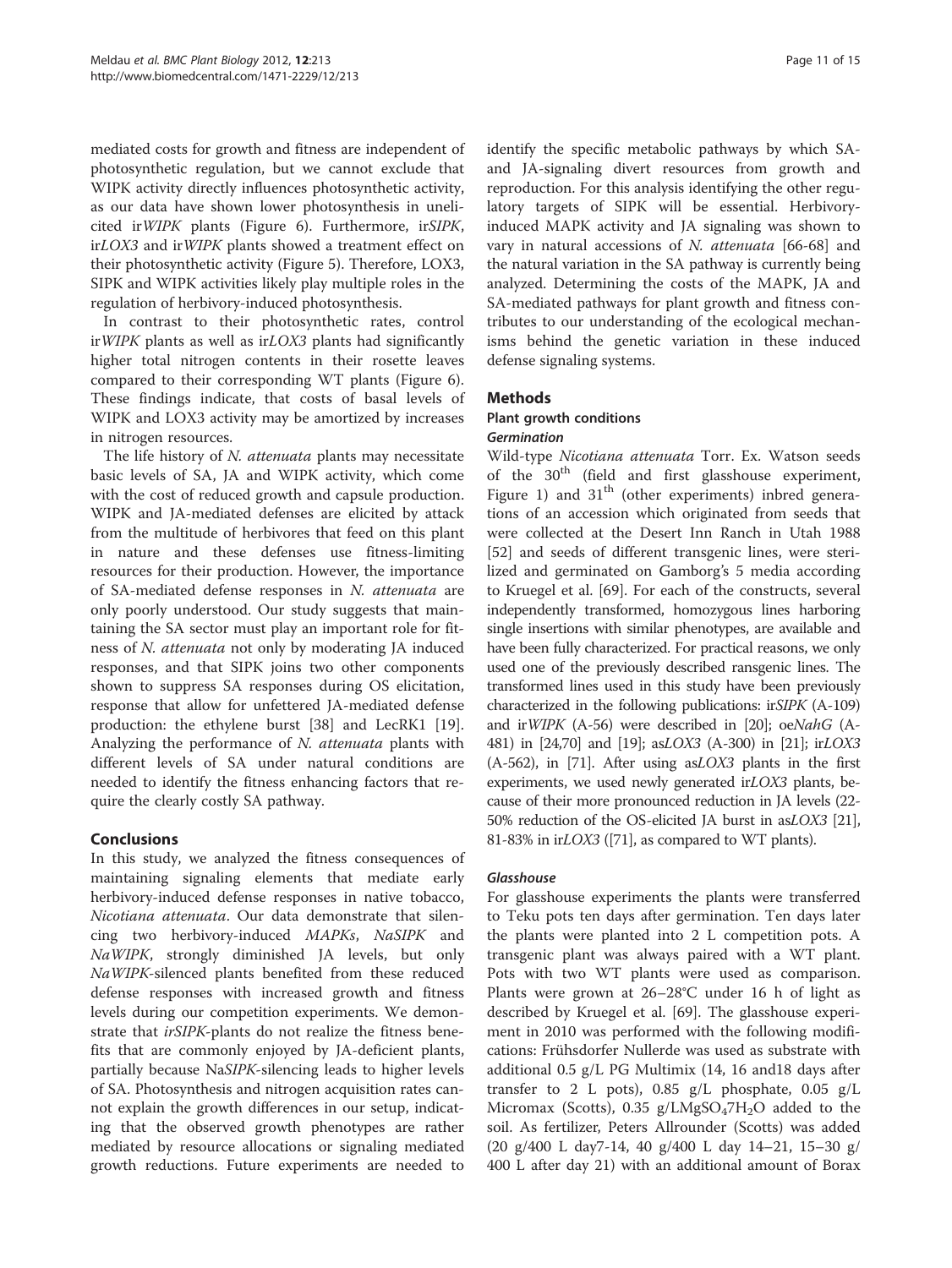(3 g/400 L day 1–7, 2 g/400 L day 7–14, 1 g/400 L after day 14). To perform the experiments under nitrogenlimiting conditions, external nitrogen supplementations were stopped after plants were transferred to 2 L pots in all experiments.

### Field

Field experiments were carried out as described by Meldau et al. [\[20](#page-13-0)]. In brief: seedlings were transferred into hydrated peat pellets fifteen days after germination. After gradual adaption to the local environmental conditions over 14 days, irSIPK and irWIPK, each paired with one size-matched WT plant, were transplanted into an irrigated field plot at the Lytle Ranch Preserve. The release of transgenic plants was carried out under APHIS notification (06-242-101 n). Growth was measured 30 days after transplantation to the field.

#### Plant treatment and performance measurements

Eight days after transfer to 2 L competition pots, each plant pair was pulse-labelled with 10.2 mg  $(5.1 \text{ mg}^{15} \text{N})$ and 5.1 mg  $^{14}$  N) nitrogen as  $KNO<sub>3</sub>$  (Chemotrade, Leipzig; Merck). Three days later- giving the plants time to assimilate the labeled nitrogen- the oldest sink leaf, youngest source leaf and transition leaf, were wounded (W) with a pattern wheel and the puncture wounds immediately treated with 10 μL 1:5 diluted Manduca sexta oral secretion  $OS$ ) (W + OS) over 3 consecutive days in order to simulate continuous herbivore feeding damage. This treatment effectively mimics herbivore attack and allows for uniform induction kinetics [[72\]](#page-14-0).

The oldest sink leaf at the time of labeling was harvested 8 days after the first treatment, while samples of untreated plants were used as controls. When all plants were elongated and prior to bud formation (6 days after the last treatment), S1 leaves were wounded and treated as described for rosette leaves. The flowers, both open and closed, and capsules were then counted between day 63 and 65 after germination. The plants were harvested 12 days later and oven dried for 3 days to determine the dry mass.

#### In vitro seedling growth assay

WT and transgenic lines (irWIPK, irSIPK and irLOX3) of N. attenuata used in the glasshouse experiments were used for seedling growth assays. The seeds were sterilized and germinated (Kruegel et al., [\[69\]](#page-14-0)) on full strength media consisting of  $H_3BO_3$  10 μM, MnSO<sub>4</sub> 0.5 μM, ZnSO<sub>4</sub> 0.5 μM, CuSO<sub>4</sub> 0.1 μM (NH<sub>4</sub>)<sub>6</sub>Mo<sub>7</sub>O<sub>24</sub> 0.01 μM, Fe-EDTA 15 μM,  $KH_2PO_4$  0.5 mM, MgSO<sub>4</sub> 1.2 mM,  $CaCl<sub>2</sub> 2.0$  mM. Nitrogen was supplied as  $KNO<sub>3</sub>$  at a concentration of 2 mM nitrogen [\[73](#page-14-0)]. The seedlings were transferred to  $1/4<sup>th</sup>$  strength media for competition assay when the root length was approximately 1 cm. Special

square petri dishes  $(120 \times 120 \times 17 \text{ mm})$  for competition experiment were made by cutting the solidified  $1/4$ <sup>th</sup> strength media into blocks of 1 cm wide with 0.5 cm space between blocks; and approximately upper 2 cm was cut. On each block, wild type seedling was paired with uniform length seedling of either irWIPK or irSIPK or irLOX3 (see also Additional file [2](#page-12-0): Figure S1). The shoots were placed in the upper air filled portion of the block. After transfer to blocks, one of the cotyledonary leaves of each seedling was wounded with the tips of bent forceps (making three pin holes). The petri dishes were wrapped with a layer of fabric tape (Micropore 3 M Health Care, Neuss, Germany) to allow for gas exchange and were placed vertically in a growth chamber (Kruegel et al., [[69\]](#page-14-0)) to ensure that roots grew to the bottom. The shoots grew in the air filled volume of the upper portion of the blocks. The seedlings were allowed to adjust to the transfer shock for one day after which the growth of roots was monitored on a daily basis. At the end of the 7 day competition experiment, the fresh mass of the roots and shoots of both members of the competing pair was determined: the wild type and its competing transformed line.

## Phytohormone analysis

For phytohormone analysis, plants were grown as described above. The plants were used only for phytohormone analysis and not included into the other analyses. The youngest source leaves were harvested as a control 10 days after transfer to 2 L competition pots, and then transition leaves were wounded and treated with 20 μL 1:5 diluted M. sexta oral secretion. The treated leaves were harvested an hour later after removal of the midrib and immediately frozen in liquid nitrogen. After extraction, phytohormones were analysed on an LC-MS⁄MS system (Varian 1200 Triple-Quadrupole-LC-MS system; Varian, Palo Alto, CA, USA according to [\[17](#page-13-0)]).

#### Photosynthesis measurement

Photosynthesis was measured indirectly by determining  $CO<sub>2</sub>$  assimilation rates. At least 5 replicates were used to analyze photosynthesis using a LI-COR 6400 portable photosynthesis system (LI-COR Bioscience) with 400 μmol/mol  $CO<sub>2</sub>$  concentration and light intensity of 1200  $μmol/m<sup>2</sup>/s$  for measurements.

#### Sample preparation for isotope ratio mass spectrometry

<sup>15</sup> N-incorporation of seed and leaves was analyzed by an elemental analyzer – continuous flow – isotope ratio mass spectrometry (EA–CF–IRMS). One capsule per plant was harvested 71 days after germination. The capsules were harvested when they showed the first signs of opening. Seeds were dried for 2 weeks at room temperature before measurement. The leaf blades of the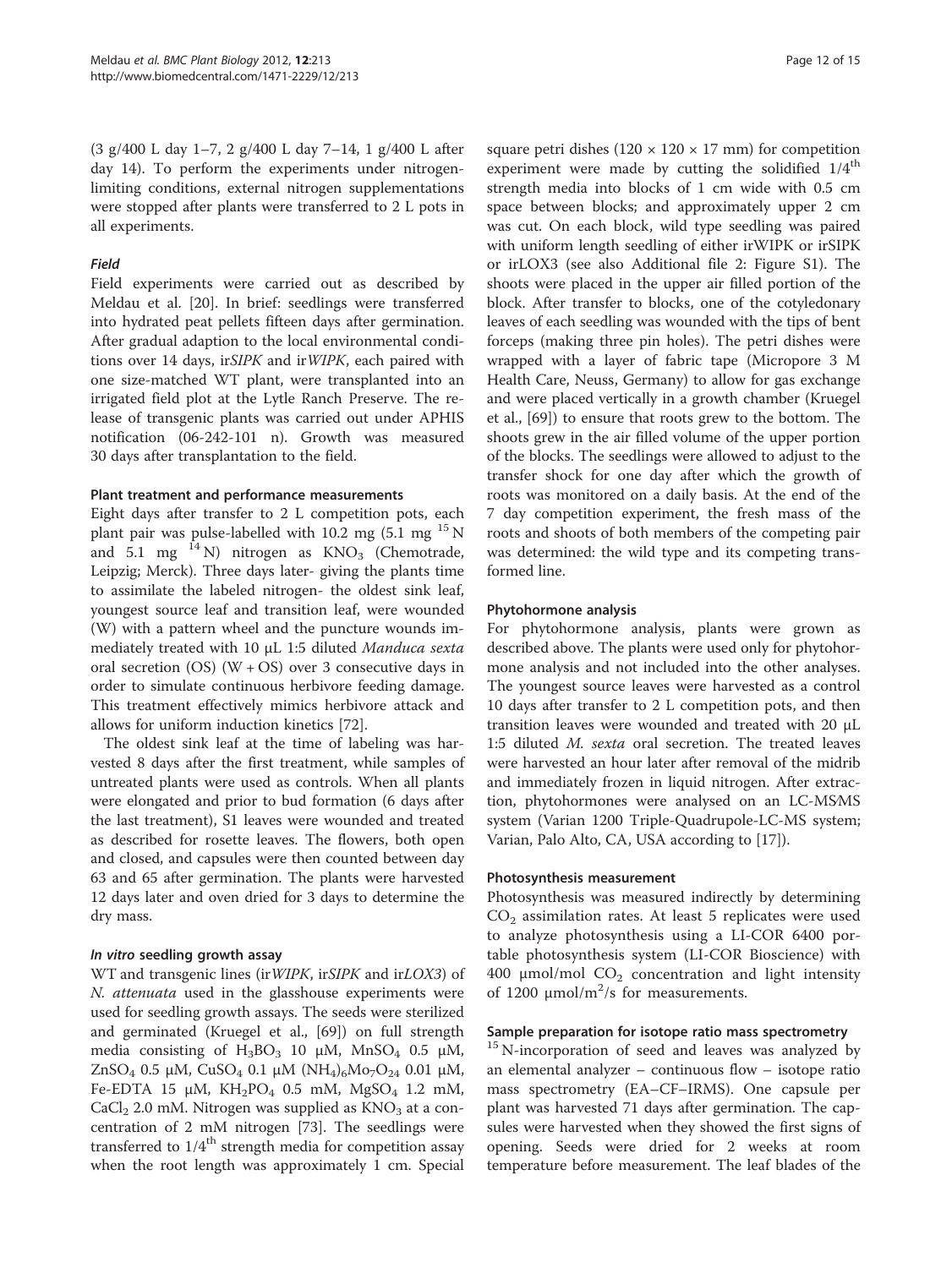<span id="page-12-0"></span>oldest sink leaf at time point of labeling were harvested 5 days after the last treatment, dried at 60°C for 48 h and homogenized before analysis.

In order to accommodate the high sensitivity of the IRMS, samples were diluted to a final labeling of about 1 atom%  $15$  N by adding a standard (acetanilide; alice-1) to the sample. Seeds weighing  $0.3 \text{ mg} \pm 20\%$  (approximately two seeds), were placed in 40 μL tin capsules together with  $0.7819$  mg  $\pm 20\%$  of the standard. Roughly 0.1250  $mg \pm 20\%$  of the homogenized and dried plant material was diluted with  $0.8325 \pm 20\%$  mg of the standard. The exact sample and dilution masses were determined and used to calculate <sup>15</sup> N abundance. Three technical replicates of each sample were analyzed.

#### Isotope ratio mass spectrometry analysis

The tin capsules were sealed and combusted (oxidation at 1020°C, reduction at 650°C in a constant helium stream (80 mL min<sup>-1</sup>) quantitatively to  $CO_2$ ,  $N_2$  and H2O in an elemental analyzer (EuroEA CN2 dual, Hekatech, Wegberg, Germany). After passing a  $CO<sub>2</sub>/$ water trap  $(NaOH/MgClO<sub>4</sub>)$  and a chromatographic CN-column at 85°C, the remaining  $N_2$  was transferred via an open split to a coupled isotope ratio mass spectrometer (IsoPrime, Micromass, Manchester, UK). The laboratory working standard was calibrated using IAEA-N-1 reference material with a  $\delta$  <sup>15</sup> N value of +0.43‰. A caffeine standard (cafice-1) was analyzed together with the samples as quality analysis reference material for long-term performance monitoring of the entire analytical procedure (for details see Werner et al., [\[74](#page-14-0)]).

Isotopic ratios of nitrogen

$$
R_{15_N} = \frac{[^{15}N]}{[^{14}N]} \tag{1.3}
$$

are expressed in δ notation versus the international standard N<sub>2</sub>(Air) with  ${}^{15}R_{std} = 0.0036765$ .

$$
\delta^{15} N_{sa} = \left( \frac{^{15} R_{sa} - ^{15} R_{std}}{^{15} R_{std}} \right) \tag{1.4}
$$

Usually given in ‰ (per mil)

$$
\delta^{15} N_{sa}(\text{\%o}) = \left(\frac{^{15}R_{sa}}{^{15}R_{std}} - 1\right) \cdot 1000\tag{1.5}
$$

Based on the  $\delta$  notation, isotope abundance  $^{15}$  N (%) was calculated with 1.6.

$$
^{15}N_{sa}(\text{\%o}) = \frac{100}{\left(1/\left(\frac{\delta N_{pt}(\text{\%o})}{1000} + \right) \cdot {}^{15}R_{std}\right) + 1}
$$
(1.6)

based on the following equations

$$
{}^{15}N_{sa}(\%o) = \frac{{}^{15}R_{sa}}{{}^{1+}{}^{15}R_{sa}} \cdot 100
$$
 (1.7)

$$
{}^{15}R_{sa} = \left(\frac{\delta^{15}N_{sa}(\text{\%o})}{1000} + 1\right) \cdot {}^{15}R_{std} \tag{1.8}
$$

for labeled plant tissue diluted with acetanilide (alice-1, δ

 $^{15}N_{\text{alice-1}}$  = -1.36, 10.36% N) calculations were based on the following relations:

$$
\delta^{15}N_{\rm pt}(\%o) = \frac{\delta^{15}N_{\rm sa}(\%o) - \delta^{15}N_{\rm alice-1}(\%o) \cdot x_{\rm alice-1}}{x_{\rm pt}}\tag{1.9}
$$

$$
x_{\text{alice-1}} = \frac{\%N_{\text{alice-1}} \cdot m_{\text{alice-1}}}{\text{tot}N_{\text{alice-1}} + \text{tot}N_{\text{pt}}} \text{ and } x_{\text{pt}} = \frac{\%N_{\text{pt}} \cdot m_{\text{pt}}}{\text{tot}N_{\text{alice-1}} + \text{tot}N_{\text{pt}}}
$$
  
With %  $N_{\text{pt}} = \frac{\%N_{\text{sa}} \cdot m_{\text{sa}} - \%N_{\text{alice-1}} \cdot m_{\text{alice-1}}}{m_{\text{pt}}}$  (1.10)

With <sup>15</sup> N(%) = atom percent of <sup>15</sup> N; R<sub>st</sub> = isotope ratio of standard; alice-1 = acetanilid used for dilution; sa = measured sample;  $m = mass$ ;  $%N = total$  nitrogen percentage;  $pt = plant$  tissue sample;  $totN = total$  nitrogen mass

#### Statistical analysis

All statistical analyses were performed using the software program R (R Developmental Core [[75\]](#page-14-0) and the libraries therein (<http://www.r-project.org/>). For ANOVA analysis, if the assumption of homoscedasticity of variances was violated or the residuals did not follow a normal distribution, the response variables were transformed prior to the analyses using Box-Cox transformation [\[76\]](#page-14-0). The Box-Cox-lambda was estimated using Venables' and Ripley's MASS library for R. All models were simplified to the minimum adequate model using Akike's information criterion [\[77\]](#page-14-0). The Welch two sample T-test was used, in order to account for heteroscedasticity in some data sets. To facilitate comparisons of all statistical analysis, this test was used in all cases.

#### Additional files

[Additional file 1:](http://www.biomedcentral.com/content/supplementary/1471-2229-12-213-S1.docx) Table S1. Statistical analyses and their P values. [Additional file 2:](http://www.biomedcentral.com/content/supplementary/1471-2229-12-213-S2.jpeg) Figure S1. Representative pictures of the competition setups.

[Additional file 3:](http://www.biomedcentral.com/content/supplementary/1471-2229-12-213-S3.jpeg) Figure S2. Nitrogen contents of seeds of competing plants.

#### Competing interests

The authors declare that they have no competing interests.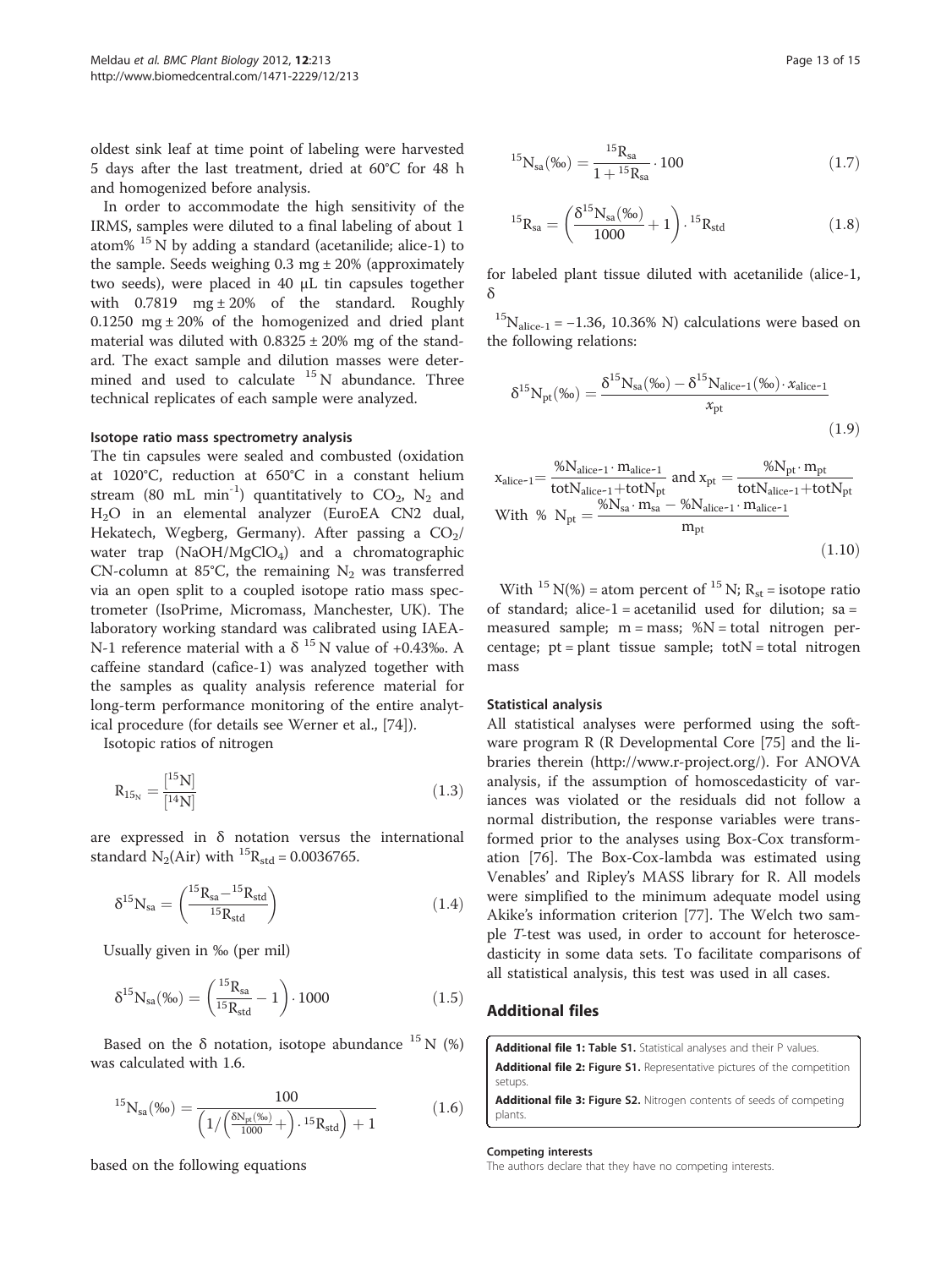#### <span id="page-13-0"></span>Authors' contributions

SM and ITB did field experiments; SM and LUZ performed glasshouse experiments; GG and ITB established and GG performed in vitro seedling competition assays; SB, SM and L UZ performed the IRMS measurements; SM and LUZ prepared the manuscript, GG, SB and ITB edited the manuscript; LUZ conducted statistical analyses; SM, LUZ, GG and ITB designed experiments. All authors read and approved the final manuscript.

#### Acknowledgements

We thank Shiva Jung Pandey and Willi Brand for technical support; Karin Groten, Matthias Erb, Dorothea Meldau and Michael R. Zeunert for helpful comments on the manuscript, Brigham Young University for use of its awesome field station, the Lytle Ranch Preserve, and the Max Planck Society for funding.

#### Author details

<sup>1</sup>Department of Molecular Ecology, Max Planck Institute for Chemical Ecology, Hans-Knöll-Str.8, Jena D-07745, Germany. <sup>2</sup>Current address: Department of Molecular Genetics, Leibniz Institute of Plant Genetics and Crop Plant Research, Corrensstr.3, Gatersleben D-06466, Germany. <sup>3</sup>Department of Bioorganic Chemistry, Max Planck Institute for Chemical Ecology, Hans-Knöll-Str.8, Jena D-07745, Germany.

#### Received: 26 April 2012 Accepted: 21 September 2012 Published: 13 November 2012

#### References

- 1. Herms DA, Mattson WJ: The dilemma of plants: To grow or defend. Qarterly Rev of Biol 1992, 67(3):283–335.
- Heil M, Baldwin IT: Fitness costs of induced resistance: emerging experimental support for a slippery concept. Trends Plant Sci 2002, 7(2):61–67.
- Boss WF, Sederoff HW, Im YJ, Moran N, Grunden AM, Perera IY: Basal signaling regulates plant growth and development. Plant Physiol 2010, 154:439–443.
- 4. Glazebrook J: Contrasting mechanisms of defense against biotrophic and necrotrophic pathogens. Annu Rev Phytopathol 2005, 43:205–227.
- Walling LL: Adaptive Defense Responses to Pathogens and Insects. Adv Bot Res 2009, 51:551–612.
- 6. Traw MB, Kniskern JM, Bergelson J: SAR increases fitness of Arabidopsis thaliana in the presence of natural bacterial pathogens. Evolution; international journal of organic evolution 2007, 61:2444–2449.
- 7. Abreu ME, Munne-Bosch S: Salicylic acid deficiency in NahG transgenic lines and sid2 mutants increases seed yield in the annual plant Arabidopsis thaliana. J Exp Bot 2009, 60:1261–1271.
- 8. Howe GA, Jander G: Plant immunity to insect herbivores. Annu Rev Plant Biol 2008, 59:41–66.
- 9. Cipollini DF: Does competition magnify the fitness costs of induced responses in Arabidopsis thaliana? A manipulative approach. Oecologia 2002, 131:514–520.
- 10. Baldwin IT: Jasmonate-induced responses are costly but benefit plants under attack in native populations. P Natl Acad Sci USA 1998, 95:8113–8118.
- 11. Tian D, Traw MB, Chen JQ, Kreitman M, Bergelson J: Fitness costs of Rgene-mediated resistance in Arabidopsis thaliana. Nature 2003, 423:74–77.
- 12. Todesco M, Balasubramanian S, Hu TT, Traw MB, Horton M, Epple P, Kuhns C, Sureshkumar S, Schwartz C, Lanz C, Laitinen RAE, Huang Y, Chory J, Lipka V, Borevitz JO, Dangl JL, Bergelson J, Nordborg M, Weigel D: Natural allelic variation underlying a major fitness trade-off in Arabidopsis thaliana. Nature 2010, 465:632–U129.
- 13. Bonaventure G, van Doorn A, Baldwin IT: Herbivore associated elicitors: FAC signaling and metabolism. Trends Plant Sci 2011, 16:294–299.
- 14. Hummel GM, Schurr U, Baldwin IT, Walter A: Herbivore-induced jasmonic acid bursts in leaves of Nicotiana attenuata mediate short-term reductions in root growth. Plant Cell Environ 2009, 32:134–143.
- 15. Wu JQ, Hettenhausen C, Meldau S, Baldwin IT: Herbivory rapidly activates MAPK signaling in attacked and unattacked leaf regions but not between leaves of Nicotiana attenuata. Plant Cell 2007, 19:1096–1122.
- 16. Kandoth PK, Ranf S, Pancholi SS, Jayanty S, Walla MD, Miller W, Howe GA, Lincoln DE, Stratmann JW: Tomato MAPKs LeMPK1, LeMPK2, and LeMPK3

function in the systemi n-mediated defense response against herbivorous insects. P Natl Acad Sci USA 2007, 104:12205–12210.

- 17. Schäfer M, Fischer C, Meldau S, Seebald E, Oelmuller R, Baldwin IT: Lipase Activity in Insect Oral Secretions Mediates Defense Responses in Arabidopsis. Plant Physiol 2011, 156:1520–1534.
- 18. Seo S, Katou S, Seto H, Gomi K, Ohashi Y: The mitogen-activated protein kinases WIPK and SIPK regulate the levels of jasmonic and salicylic acids in wounded tobacco plants. Plant J 2007, 49:899-909.
- 19. Gilardoni PA, Hettenhausen C, Baldwin IT, Bonaventure G: Nicotiana attenuata Lectin Receptor Kinase1 suppresses the insect-mediated inhibition of induced defense responses during Manduca sexta herbivory. Plant Cell 2011, 23:3512–3532.
- 20. Meldau S, Wu JQ, Baldwin IT: Silencing two herbivory-activated MAP kinases, SIPK and WIPK, does not increase Nicotiana attenuata's susceptibility to herbivores in the glasshouse and in nature. New Phytol 2009, 181:161–173.
- 21. Halitschke R, Baldwin IT: Antisense LOX expression increases herbivore performance by decreasing defense responses and inhibiting growthrelated transcriptional reorganization in Nicotiana attenuata. Plant J 2003, 36:794–807.
- 22. Vicente MRS, Plasencia J: Salicylic acid beyond defence: its role in plant growth and development. J Exp Bot 2011, 62:3321-3338.
- Kallenbach M, Alagna F, Baldwin IT, Bonaventure G: Nicotiana attenuata SIPK, WIPK, NPR1, and fatty acid-amino acid conjugates participate in the induction of jasmonic acid biosynthesis by affecting early enzymatic steps in the pathway. (vol 152, pg 96, 2010). Plant Physiol 2010, 152:1760.
- 24. Hettenhausen C, Baldwin IT, Wu J: Silencing MPK4 in Nicotiana attenuata enhances photosynthesis and seed production but compromises abscisic acid-induced stomatal closure and guard cell-mediated resistance to Pseudomonas syringae pv tomato DC3000. Plant Physiol 2012, 158:759–776.
- 25. Mitra S, Baldwin IT: Independently silencing two photosynthetic proteins in Nicotiana attenuata has different effects on herbivore resistance. Plant Physiol 2008, 148:1128–1138.
- 26. Kerchev PI, Fenton B, Foyer CH, Hancock RD: Plant responses to insect herbivory: interactions between photosynthesis, reactive oxygen species and hormonal signalling pathways. Plant Cell Environ 2011, 35(2):441–453.
- 27. Bilgin DD, Zavala JA, Zhu J, Clough SJ, Ort DR, DeLucia EH: Biotic stress globally downregulates photosynthesis genes. Plant Cell Environ 2010, 33(10):1597–1613.
- 28. Uzunova AN, Popova LP: Effect of salicylic acid on leaf anatomy and chloroplast ultrastructure of barley plants. Photosynthetica 2000, 38:243–250.
- 29. Pancheva TV, Popova LP: Effect of salicylic acid on the synthesis of ribulose-1,5-bisphosphate carboxylase/oxygenase in barley leaves. J Plant Physiol 1998, 152:381–386.
- 30. Heidel AJ, Baldwin IT: Microarray analysis of salicylic acid- and jasmonic acid-signalling in responses of Nicotiana attenuata to attack by insects from multiple feeding guilds. Plant Cell Environ 2004, 27(11):1362–1373.
- 31. Lou YG, Baldwin IT: Nitrogen supply influences herbivore-induced direct and indirect defenses and transcriptional responses to Nicotiana attenuata. Plant Physiol 2004, 135:496–506.
- 32. Zavala JA, Baldwin IT: Fitness benefits of trypsin proteinase inhibitor expression in Nicotiana attenuata are greater than their costs when plants are attacked. BMC Ecol 2004, 4:11.
- Halitschke R, Gase K, Hui DQ, Schmidt DD, Baldwin IT: Molecular interactions between the specialist herbivore Manduca sexta (Lepidoptera, Sphingidae) and its natural host Nicotiana attenuata. VI. Microarray analysis reveals that most herbivore-specific transcriptional changes are mediated by fatty acid-amino acid conjugates. Plant Physiol 2003, 131(4):1894–1902.
- 34. van Dam NM, Baldwin IT: Costs of jasmonate-induced responses in plants competing for limited resources. Ecol Lett 1998, 1:30–33.
- 35. Nazar R, Iqbal N, Syeed S, Khan NA: Salicylic acid alleviates decreases in photosynthesis under salt stress by enhancing nitrogen and sulfur assimilation and antioxidant metabolism differentially in two mungbean cultivars. J Plant Physiol 2011, 168:807-815.
- 36. Sarangthem K, Singh N: Efficacy of salicylic acid on growth, nitrogen metabolism and flowering of Phaseolus vulgaris. Crop Res 2003, 26(2):355–360.